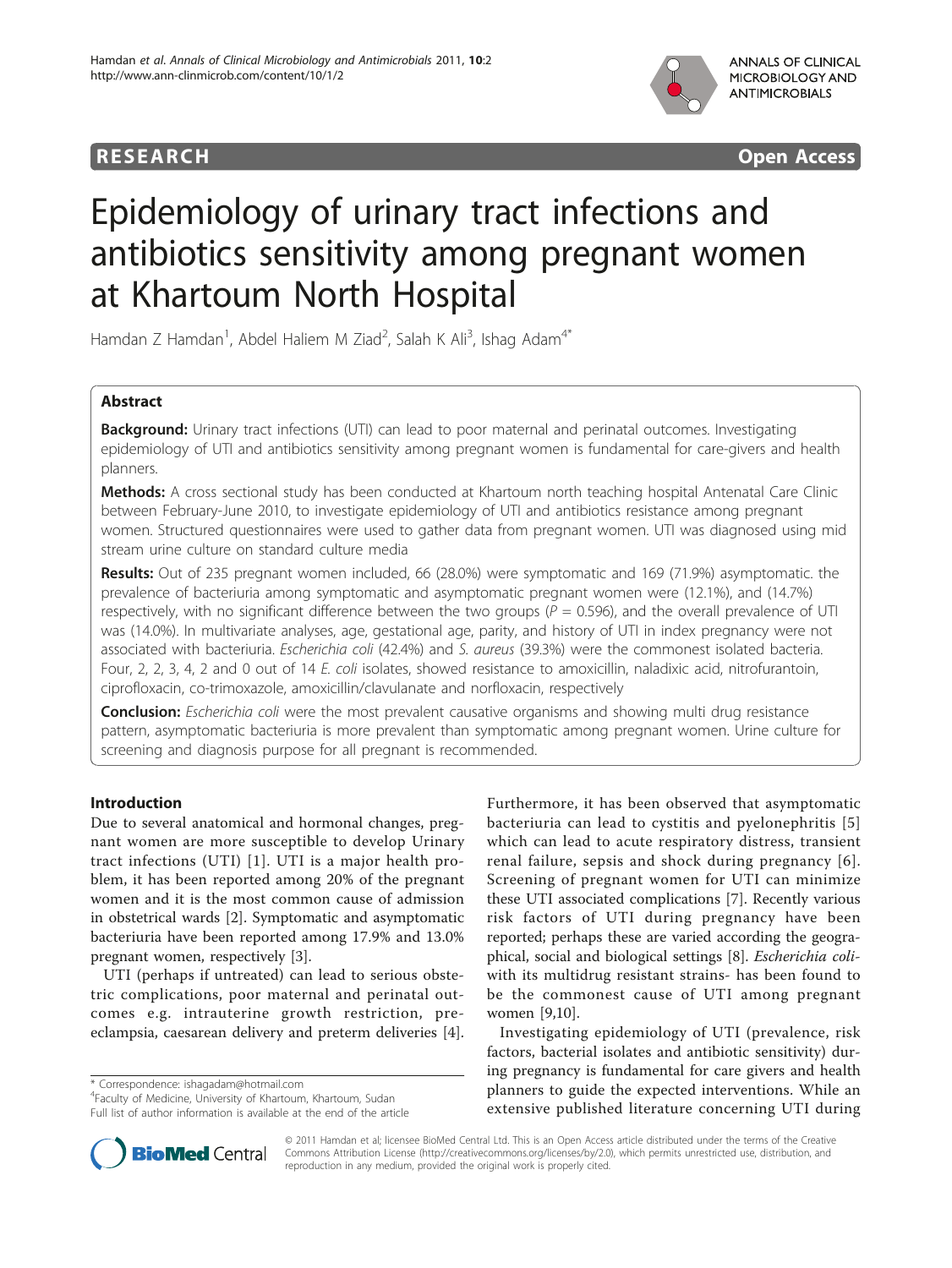pregnancy is available from other African countries [\[11](#page-3-0)], there is no published data concerning UTI in pregnant Sudanese women. Thus, this was the objective of this study which has been conducted at the Antenatal Care Clinic of Khartoum North hospital during the period of February-June 2010.

#### Methods

A cross-sectional study has been conducted at Khartoum North hospital Antenatal Care Clinic during the period of February-June 2010. Consecutive pregnant women who attended the Antenatal Care Clinic for the first time was approached to participate in the study. Those with known underline renal pathology or chronic renal disease were excluded. After signing an informed consent, relevant medical, obstetrical and socio-demographic characteristics were gathered using pre-tested questionnaires. Every woman was inquired for history suggestive of UTI (urgency, frequency, loin pain etc) and history of using antibiotics in the index pregnancy. Maternal weight, height, and body mass index (BMI) was calculated as weight in kilograms divided by height in meters squared. Maternal haemoglobin was measured.

Mid stream urine samples were collected using sterile container on the same day of enrolment. All the specimens were analyzed within an hour of collection using dipstick (Mannheim GmbH, Germany) following manufacturer's instructions, then samples were analyzed for culture and sensitivity. By Using standard quantitative loop a 1 μl and 10 μl were used to inoculate urine sample on Cysteine lactose electrolyte deficient Agar, Mac-Conkey and Blood agar plates (OXOID-England). Plates were incubated for 24 hr at 37°C. A diagnosis of UTI was made when there were at least  $10<sup>5</sup>$  colony forming unit (CFU)/ml of urine. For contaminated specimens, repeat culture was performed. Identification was done using in house biochemical testing [[12](#page-3-0)]. S. aureus was identified by colonial morphology, gram positive staining, positive catalase activity, and positive coagulation of citrated rabbit plasma (bioMe 'rieux, Marcyl'Etoile, France). Disc diffusion method was used to determine susceptibility of the isolates as previously described [[13\]](#page-3-0). Individual colonies were suspended in normal saline to 0.5 McFarland and using sterile swabs the suspensions were inoculated on Muller Hinton agar for 18-24 hr. E. coli ATCC 25922 was used as control strains [[14](#page-3-0)].

For gram-negative and positive bacteria the following discs were tested: amoxicillin (25 μg), co-trimoxazole (SXT) (1.25/23.75 μg), nitrofurantoin (300 μg), ciprofloxacin (5 μg), nalidixic acid (30 μg), amoxicillin-clavulanic acid (20 μg/10 μg), and norfloxacin (5 μg), Symptomatic patients were given amoxicillin/clavulanate as empirical treatment before culture results. All patients were asked to come back for results after 2 days. Then patients care at Antenatal Care Clinic has been continued by her managing obstetrician in the particular unit.

#### **Statistics**

Data were entered in the computer using SPSS for windows version13.0 and double checked before analysis. Means and proportions of the socio-demographic and obstetrical characteristics were calculated and compared between the growth positive and negative groups using student t and  $X^2$  tests, respectively. Univariate and multivariate analysis were used with isolate positive group as dependent variable and socio-demographic and obstetrics variables as independent variables. Probability values of <0.05 were considered as statistically significant for all results.

#### Results

Two hundred and thirty-five pregnant women were enrolled at the mean (SD) gestational age of 29 (7.9) weeks. The mean (SD) of their age and parity were 27.5 (14.6) years and 2.6 (2.4), respectively. Out of 235 pregnant women, 66 (28.0%) had symptoms suggestive of UTI. The prevalence of bacteriuria among symptomatic and asymptomatic pregnant women were (12.1%), and (14.7%), respectively, with no significant difference between the two groups, and the overall prevalence of UTI was (14.0%). Interestingly out of 33 who had significant bacteriuria, 14 (42.2%) had a history of UTI in current pregnancy and received antibiotic for that UTI. There was no significant difference in the sociodemographic and clinical data between bacteriuric and abacteriuric women, table [1.](#page-2-0)

#### Risk factors of urinary tract infections

None of the investigated factors (age, gestational age, parity, symptoms and body mass index) were found as risk factor for UTI in univariate and multivariate analysis, table [2.](#page-2-0)

#### Bacterial isolates and their sensitivity

Eighteen (54.5%) and 15 (45.4%) of the 33 isolates were gram negative and positive bacteria, respectively. E. coli [14 (42.4%)] was the most predominant organism isolated. Other isolates were S. aureus [13 (39.3%)], K. pneumoniae  $[3 (9\%)]$ , group B streptococcus  $[2 (6\%)]$  and P. aeruginosa [1 (3%)].

Four, 2, 2, 3, 4, 2 and 0 out of  $14$  E. coli isolates, showed resistance to amoxicillin, naladixic acid, nitrofurantoin, ciprofloxacin, co-trimoxazole, amoxicillin/clavulanate and norfloxacin, respectively. Thirteen S. aureus isoltes showed resistant to amoxicillin (1), norfloxacin (3), co-trimoxazole (5), and naladixic acid (5). K. pneumonia isolates (3) have resistance to amoxicillin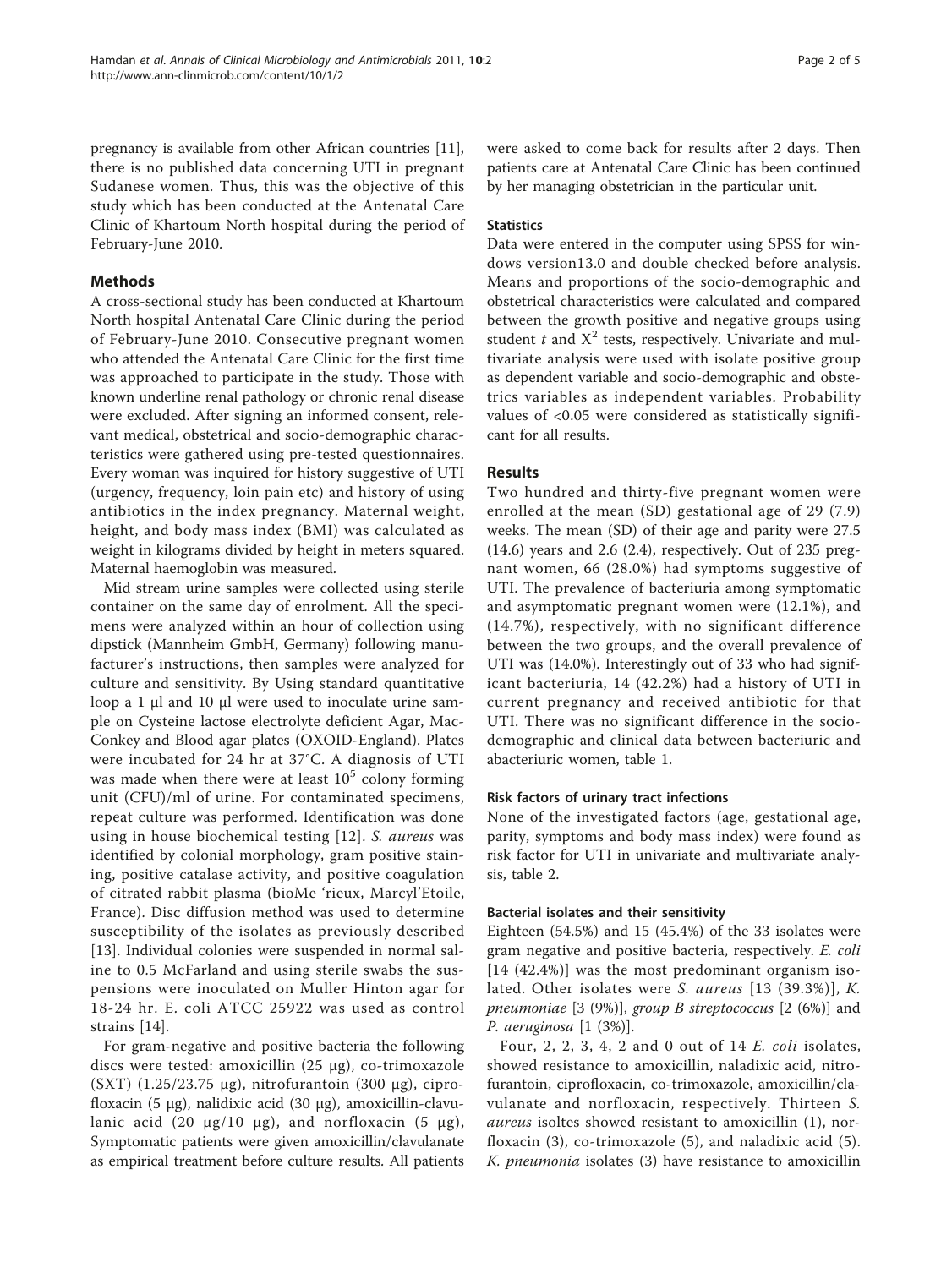<span id="page-2-0"></span>Table 1 Obstetrical characteristic between bacteriuric and abacteriuric women in Khartoum north hospital, Sudan

| <b>Variables</b>             | Women with<br><b>Bacteriuria</b> | <b>Women without</b><br><b>Bacteriuria</b> | P     |
|------------------------------|----------------------------------|--------------------------------------------|-------|
| Age, years                   | 25.7(5.3)                        | 27.8(15.6)                                 | 0.438 |
| Parity                       | 2(2.1)                           | 2.7(2.5)                                   | 0.132 |
| Gestational Age,<br>weeks    | 29.6(6.9)                        | 29.2(8.1)                                  | 0.783 |
| Weight, Kg                   | 65.8(9)                          | 67.8(7.1)                                  | 0.245 |
| Height, meter                | 1.6(6.)                          | 1.6(6.)                                    | 0.007 |
| Body mass index              | 24.8(2.7)                        | 24.7(2.5)                                  | 0.845 |
| History of UTI               | 14(42.4)                         | 95(47)                                     | 0.623 |
| History of<br>Antibiotic use | 14(42.4)                         | 89(44)                                     | 0.861 |
| Hemoglobin, g/dl             | 9.7(9)                           | 9.7(0.9)                                   | 0.901 |
| Dysuria                      | 8(24.2)                          | 58(28.7)                                   | 0.596 |
| Urgency                      | 1(3)                             | 5(2.5)                                     | 1.000 |
| Fever                        | 33(100)                          | 2(1)                                       | 1.000 |
| Vomiting                     | 33(100)                          | 2(1)                                       | 1.000 |

Data were shown as mean (SD) or n (%) as applicable.

(2), both naladixic acid and amoxicillin/clavulanate (1). There was no resistance to co-trimoxazole, nitrofurantoin, norfloxacin and ciprofloxacin. One of the two group B streptococcus isolates has resistance to naladixic acid while sensitive to amoxicillin, nitrofurantoin, amoxicillin/clavulanate, norfloxacin, co-trimoxazole and ciprofloxacin. One P. aeruginosa isolate has resistance to amoxicillin, nitrofurantoin, and co-trimoxazole, while sensitive to naladixic acid, ciprofloxacin, amoxicillin/clavulanate, norfloxacin.

Out of 33 who had positive culture growth 4 had a nitrate test positive, while 202 who had no growth in the culture media only one had a false positive nitrate test, this make the sensitivity and specificity of the nitrate test versus culture growth as 12.1% and 99.5% respectively.

#### Table 2 Factors associated with UTI in pregnancy in Khartoum North Hospital, Sudan using univariate and multivariate analyses

| <b>Variables</b>          | Univariate analysis |              |     | Multivariate analysis |              |     |
|---------------------------|---------------------|--------------|-----|-----------------------|--------------|-----|
|                           | <b>OR</b>           | 95%CI        | P   | OR                    | 95%CI        | P   |
| Age                       | 0.9                 | $0.8 - 1.0$  | 0.2 | 0.9                   | $0.8 - 1.0$  | 0.2 |
| Body mass index           | 1.0                 | $0.8 - 1.1$  | 0.8 | 1.0                   | $0.8 - 1.2$  | 0.4 |
| Parity                    | 0.8                 | $0.7 - 1.0$  | 0.1 | 0.9                   | $0.7 - 1.1$  | 0.4 |
| Gestational age           | 1.0                 | $0.9 - 1.0$  | 0.7 | 1.0                   | $0.9 - 1.0$  | 0.9 |
| Dysuria                   | 0.7                 | $0.3 - 1.8$  | 0.5 | 0.8                   | $0.3 - 2.5$  | 0.8 |
| Urgency                   | 1.2                 | $0.1 - 10.8$ | 0.8 | 1.9                   | $0.1 - 22.1$ | 0.5 |
| History of UTI            | 0.8                 | $0.3 - 1.7$  | 0.6 | 0.3                   | $0.1 - 6.6$  | 0.4 |
| History of antibiotic use | 0.9                 | $0.4 - 1.9$  | 0.8 | 3.0                   | $0.1 - 64.9$ | 0.4 |

Abbreviations: OR, Odds Ratio; CI, confidence interval.

#### **Discussion**

The main findings of this study were: the prevalence of UTI among pregnant women was 14.0% - regardless to the women's age, parity and gestational age -and E. coli was the commonest isolated organism with multi resistance toward different antibiotics. The prevalence of UTI among these women is similar to the prevalence of UTI among pregnant women in the neighbor countries e.g. 14.6% and 11.6% in Tanzania and Ethiopia [\[3,11\]](#page-3-0).

Age, parity and gestational age were not associated with UTI in this study as well as in neighboring Tanzania [[3](#page-3-0)]. However, maternal age, parity and morbid obesity have been previously observed as risk factors for UTI among pregnant women [\[8](#page-3-0),[15,16\]](#page-3-0). Likewise in this study gestational age was not found as risk factor for UTI among these women. Recently, it has been reported that, UTI developed in third trimester [[17\]](#page-3-0). Perhaps the susceptibility of UTI during this period is due to uretral dilatation which started as early as 6 week and reaching the maximum during 22-24 weeks [\[9](#page-3-0)].

Other factors like low socio-economic status, sexual activity, washing genitals precoitus, postcoitus, not voiding urine postcoitus and washing genitals from back to front have observed as risk factors for UTI during pregnancy [[15,18](#page-3-0)]. These factors have not been investigated in the current study; otherwise the results would have been changed. According to the traditions in central Sudan, it might have been difficult to enquire about washing genitalia and sexual activity; otherwise patients' co-operation would be lost. Interestingly high prevalence of urinary tract infection has been reported among Sudanese females with genital mutilation [[19](#page-3-0)], which was widely practiced in Central Sudan [[20](#page-3-0)].

In this study E. coli was the most common pathogen (77.7% of the Gram-negative isolates, 42.4% of all isolate). This goes with results that obtained in Tanzania where E. coli was 38% of the Gram-negative isolates and 25% of all isolate [[21\]](#page-3-0). Likewise, many authors have the same findings e.g. in Pakistan and India [[8,22](#page-3-0)]. In this study *E. coli* showed multidrug resistance mainly to amoxicillin, co-trimoxazole and nitrofurantoin. In Africa e.g. Tanzania, Kenya and Senegal it have been reported that, E. coli in urinary isolates have a high antimicrobial resistance pattern [\[3,10,23](#page-3-0)]. Likewise Gales et al and Williams et al have reported high resistance of E. coli towards different antimicrobials in Latin American and Costa Rica, respectively [\[24,25\]](#page-3-0). Although, S. aureus was known for years as rare urinary isolate [[26\]](#page-3-0), recently it has been reported to be the most frequent pathogen among pregnant women in Nigeria [\[27](#page-3-0)]. In this setting it was found the second most prevalent bacteria, this is in concert to the other previous observation [[8\]](#page-3-0).

In this study, 42.4% women who had positive isolate received an antibiotic in the index pregnancy. It has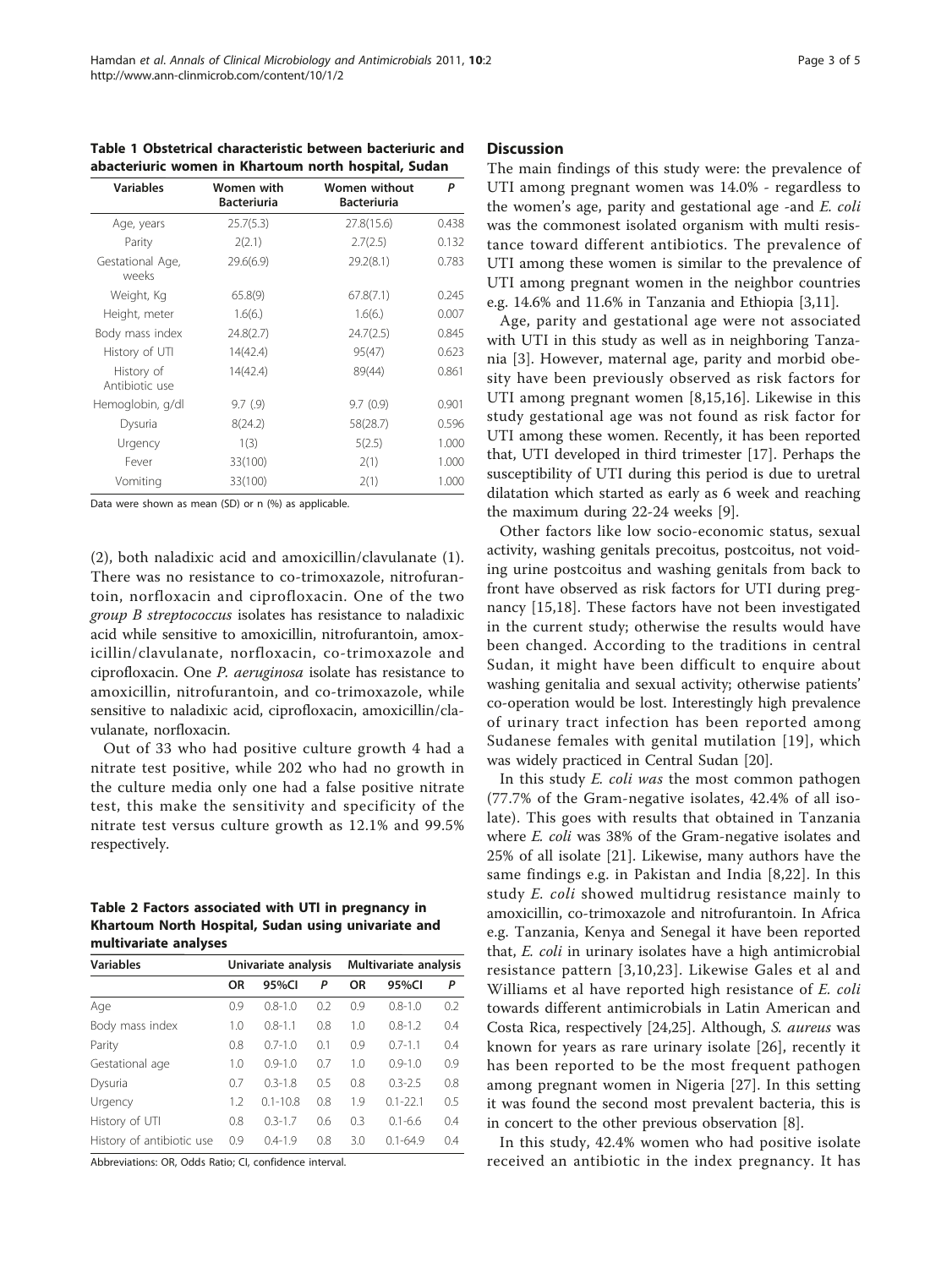<span id="page-3-0"></span>been shown that anti-microbial resistance to one drug does not always correlate to the consumption of the same drug or closely related drugs [[28](#page-4-0)]. Inappropriate antimicrobial use can lead to inadequate therapy and contribute to further drug resistance [[29\]](#page-4-0). The inappropriate use of antimicrobial in low income countries is perhaps due to the lack of adequate knowledge about drugs and non-availability or non-accessibility of guidelines for therapy [22] or to the availability of antimicrobials without prescription and perhaps it was prescribed by non-skilled practitioners [[30](#page-4-0)].

#### Conclusion

There was high prevalence of asymptomatic bacteriuria among pregnant women in this setting regardless to women's age, parity and gestational age. E. coli with its multi resistance towards antibiotics was the most common isolated organism. Thus urine culture should be performed as screening and diagnostic tool of UTI in pregnancy in this setting.

#### Ethics

This study was approved by Sudan Medical specialization Ethics Review Board, Sudan.

#### Acknowledgements

The authors are very grateful to all the patients for their co-operation. Funding The study was funded by University of Khartoum, Khartoum, Sudan

#### Author details

<sup>1</sup> Faculty of Medicine, Al-Neelain University, Khartoum, Sudan. <sup>2</sup>Khartoum North Hospital, Khartoum, Sudan. <sup>3</sup>National health laboratory, Khartoum, Sudan. <sup>4</sup>Faculty of Medicine, University of Khartoum, Khartoum, Sudan.

#### Authors' contributions

HZA and AMZ carried out the study and participated in the statistical analysis and procedures. IA coordinated and participated in the design of the study, statistical analysis and the drafting of the manuscript. All the authors read and approved the final version.

#### Competing interests

The authors declare that they have no competing interests.

Received: 14 November 2010 Accepted: 18 January 2011 Published: 18 January 2011

#### References

- Dafnis E, Sabatini S: [The effect of pregnancy on renal function:](http://www.ncbi.nlm.nih.gov/pubmed/1595782?dopt=Abstract) [physiology and pathophysiology.](http://www.ncbi.nlm.nih.gov/pubmed/1595782?dopt=Abstract) Am J Med Sci 1992, 303(3):184-205.
- Bacak SJ, Callaghan WM, Dietz PM, Crouse C: [Pregnancy-associated](http://www.ncbi.nlm.nih.gov/pubmed/15696008?dopt=Abstract) [hospitalizations in the United States, 1999-2000.](http://www.ncbi.nlm.nih.gov/pubmed/15696008?dopt=Abstract) Am J Obstet Gynecol 2005, 192(2):592-7.
- 3. Masinde A, Gumodoka B, Kilonzo A, Mshana SE: [Prevalence of urinary tract](http://www.ncbi.nlm.nih.gov/pubmed/20734713?dopt=Abstract) [infection among pregnant women at Bugando Medical Centre, Mwanza,](http://www.ncbi.nlm.nih.gov/pubmed/20734713?dopt=Abstract) [Tanzania.](http://www.ncbi.nlm.nih.gov/pubmed/20734713?dopt=Abstract) Tanzan J Health Res 2009, 11(3):154-9.
- Mazor-Dray E, Levy A, Schlaeffer F, Sheiner E: [Maternal urinary tract](http://www.ncbi.nlm.nih.gov/pubmed/19085630?dopt=Abstract) [infection: is it independently associated with adverse pregnancy](http://www.ncbi.nlm.nih.gov/pubmed/19085630?dopt=Abstract) [outcome?](http://www.ncbi.nlm.nih.gov/pubmed/19085630?dopt=Abstract) J Matern Fetal Neonatal Med 2009, 22(2):124-8.
- Barnick CGW, Cardozo LD: (1991) the lower urinary tract in pregnancy, labour and puerperium. In Progress in Obstetrics and Gynaecology. Volume 9. Edited by: Studd J. London: Churchill Livingstone; 195-204.
- 6. Gilstrap LC, Ramin SM: Urinary tract infections during pregnancy. Obstetrics and Gynaecology Clinics North America 2001, 28(3):581-91.
- 7. Millar LK, Cox SM: Urinary tract infections complicating pregnancy. Infectious Diseases Clinics of North America 1997, 11(1):13-26.
- 8. Haider G, Zehra N, Munir AA, Haider A: [Risk factors of urinary tract](http://www.ncbi.nlm.nih.gov/pubmed/20225781?dopt=Abstract) [infection in pregnancy.](http://www.ncbi.nlm.nih.gov/pubmed/20225781?dopt=Abstract) J Pak Med Assoc 2010, 60(3):213-6.
- 9. Dalzell JE, Lefevre ML: Urinary tract infection of pregnancy. American Academy of Family Physicians 2000, 61(3):713-21.
- 10. Kariuki S, Revathi G, Corkill J, Kiiru J, Mwituria J, Mirza N, Hart CA: [Escherichia coli from community-acquired urinary tract infections](http://www.ncbi.nlm.nih.gov/pubmed/19734602?dopt=Abstract) [resistant to fluoroquinolones and extended-spectrum beta-lactams.](http://www.ncbi.nlm.nih.gov/pubmed/19734602?dopt=Abstract) J Infect Dev Ctries 2007, 1(3):257-62.
- 11. Assefa A, Asrat D, Woldeamanuel Y, G/Hiwot Y, Abdella A, Melesse T: [Bacterial profile and drug susceptibility pattern of urinary tract infection](http://www.ncbi.nlm.nih.gov/pubmed/19271386?dopt=Abstract) [in pregnant women at Tikur Anbessa Specialized Hospital Addis Ababa,](http://www.ncbi.nlm.nih.gov/pubmed/19271386?dopt=Abstract) [Ethiopia.](http://www.ncbi.nlm.nih.gov/pubmed/19271386?dopt=Abstract) Ethiop Med J 2008, 46(3):227-35.
- 12. Murray PR, Baron EJ, Pfaller MA, Tenover FC, Yolken RH: Manual of Clinical Microbiology. 6 edition. American Society of Microbiology Press, Washington DC; 1995, 1482.
- 13. CA-SFM Comité de l'Antibiogramme de la Société Française de Microbiologie: Communiqué. 2006 [[http://docs.google.com/viewer?](http://docs.google.com/viewer?a=v&q=cache:WTTxzHaq6FwJ:www.sfm.asso.fr/doc/casfm/miseajour_11_2006.pdf+COMITE+DE+L%E2%80%99ANTIBIOGRAMME+DE+LA+SOCIETE+FRANCAISE+DE+MICROBIOLOGIE+COMMUNIQUE+2006&hl=en&pid=bl&srcid=ADGEESiFaCw37dfJBvsb-fzyzbAhEc96cF_mMjg5JTzsQKfS_2P0S1K3PGlXn-1Gf4pXpLtaCYsJJ-DZkSGnEBgb0fwiV5_KuQV07Mn4YC1w_SFWpUqDHtm7pxlnc0SBMEJDCbYzDFgU&sig=AHIEtbT4DxZvCTRWKg0If_W5q5WllgR-nQ) [a=v&q=cache:WTTxzHaq6FwJ:www.sfm.asso.fr/doc/casfm/miseajour\\_11\\_2006.](http://docs.google.com/viewer?a=v&q=cache:WTTxzHaq6FwJ:www.sfm.asso.fr/doc/casfm/miseajour_11_2006.pdf+COMITE+DE+L%E2%80%99ANTIBIOGRAMME+DE+LA+SOCIETE+FRANCAISE+DE+MICROBIOLOGIE+COMMUNIQUE+2006&hl=en&pid=bl&srcid=ADGEESiFaCw37dfJBvsb-fzyzbAhEc96cF_mMjg5JTzsQKfS_2P0S1K3PGlXn-1Gf4pXpLtaCYsJJ-DZkSGnEBgb0fwiV5_KuQV07Mn4YC1w_SFWpUqDHtm7pxlnc0SBMEJDCbYzDFgU&sig=AHIEtbT4DxZvCTRWKg0If_W5q5WllgR-nQ) [pdf+COMITE+DE+L%E2%80%99ANTIBIOGRAMME+DE+LA+SOCIETE+FRANCAISE](http://docs.google.com/viewer?a=v&q=cache:WTTxzHaq6FwJ:www.sfm.asso.fr/doc/casfm/miseajour_11_2006.pdf+COMITE+DE+L%E2%80%99ANTIBIOGRAMME+DE+LA+SOCIETE+FRANCAISE+DE+MICROBIOLOGIE+COMMUNIQUE+2006&hl=en&pid=bl&srcid=ADGEESiFaCw37dfJBvsb-fzyzbAhEc96cF_mMjg5JTzsQKfS_2P0S1K3PGlXn-1Gf4pXpLtaCYsJJ-DZkSGnEBgb0fwiV5_KuQV07Mn4YC1w_SFWpUqDHtm7pxlnc0SBMEJDCbYzDFgU&sig=AHIEtbT4DxZvCTRWKg0If_W5q5WllgR-nQ) [+DE+MICROBIOLOGIE+COMMUNIQUE+2006&hl=en&pid=bl&srcid=ADGEESiFa](http://docs.google.com/viewer?a=v&q=cache:WTTxzHaq6FwJ:www.sfm.asso.fr/doc/casfm/miseajour_11_2006.pdf+COMITE+DE+L%E2%80%99ANTIBIOGRAMME+DE+LA+SOCIETE+FRANCAISE+DE+MICROBIOLOGIE+COMMUNIQUE+2006&hl=en&pid=bl&srcid=ADGEESiFaCw37dfJBvsb-fzyzbAhEc96cF_mMjg5JTzsQKfS_2P0S1K3PGlXn-1Gf4pXpLtaCYsJJ-DZkSGnEBgb0fwiV5_KuQV07Mn4YC1w_SFWpUqDHtm7pxlnc0SBMEJDCbYzDFgU&sig=AHIEtbT4DxZvCTRWKg0If_W5q5WllgR-nQ) [Cw37dfJBvsb-fzyzbAhEc96cF\\_mMjg5JTzsQKfS\\_2P0S1K3PGlXn-1Gf4pXpLtaCYsJJ-](http://docs.google.com/viewer?a=v&q=cache:WTTxzHaq6FwJ:www.sfm.asso.fr/doc/casfm/miseajour_11_2006.pdf+COMITE+DE+L%E2%80%99ANTIBIOGRAMME+DE+LA+SOCIETE+FRANCAISE+DE+MICROBIOLOGIE+COMMUNIQUE+2006&hl=en&pid=bl&srcid=ADGEESiFaCw37dfJBvsb-fzyzbAhEc96cF_mMjg5JTzsQKfS_2P0S1K3PGlXn-1Gf4pXpLtaCYsJJ-DZkSGnEBgb0fwiV5_KuQV07Mn4YC1w_SFWpUqDHtm7pxlnc0SBMEJDCbYzDFgU&sig=AHIEtbT4DxZvCTRWKg0If_W5q5WllgR-nQ)[DZkSGnEBgb0fwiV5\\_KuQV07Mn4YC1w\\_SFWpUqDHtm7pxlnc0](http://docs.google.com/viewer?a=v&q=cache:WTTxzHaq6FwJ:www.sfm.asso.fr/doc/casfm/miseajour_11_2006.pdf+COMITE+DE+L%E2%80%99ANTIBIOGRAMME+DE+LA+SOCIETE+FRANCAISE+DE+MICROBIOLOGIE+COMMUNIQUE+2006&hl=en&pid=bl&srcid=ADGEESiFaCw37dfJBvsb-fzyzbAhEc96cF_mMjg5JTzsQKfS_2P0S1K3PGlXn-1Gf4pXpLtaCYsJJ-DZkSGnEBgb0fwiV5_KuQV07Mn4YC1w_SFWpUqDHtm7pxlnc0SBMEJDCbYzDFgU&sig=AHIEtbT4DxZvCTRWKg0If_W5q5WllgR-nQ) [SBMEJDCbYzDFgU&sig=AHIEtbT4DxZvCTRWKg0If\\_W5q5WllgR-nQ\]](http://docs.google.com/viewer?a=v&q=cache:WTTxzHaq6FwJ:www.sfm.asso.fr/doc/casfm/miseajour_11_2006.pdf+COMITE+DE+L%E2%80%99ANTIBIOGRAMME+DE+LA+SOCIETE+FRANCAISE+DE+MICROBIOLOGIE+COMMUNIQUE+2006&hl=en&pid=bl&srcid=ADGEESiFaCw37dfJBvsb-fzyzbAhEc96cF_mMjg5JTzsQKfS_2P0S1K3PGlXn-1Gf4pXpLtaCYsJJ-DZkSGnEBgb0fwiV5_KuQV07Mn4YC1w_SFWpUqDHtm7pxlnc0SBMEJDCbYzDFgU&sig=AHIEtbT4DxZvCTRWKg0If_W5q5WllgR-nQ), Edition de janvier 2006.
- 14. CLSI: Performance standards for antimicrobial disk susceptibility tests. Clinical and Laboratory Standards Institute, Wayne, PA;, 9 2006, Approved standard. Document M2-A9.
- 15. Dimetry SR, El-Tokhy HM, Abdo NM, Ebrahim MA, Eissa M: [Urinary tract](http://www.ncbi.nlm.nih.gov/pubmed/18410708?dopt=Abstract) [infection and adverse outcome of pregnancy.](http://www.ncbi.nlm.nih.gov/pubmed/18410708?dopt=Abstract) J Egypt Public Health Assoc 2007, 82(3-4):203-18.
- 16. Basu JK, Jeketera CM, Basu D: [Obesity and its outcomes among pregnant](http://www.ncbi.nlm.nih.gov/pubmed/20417513?dopt=Abstract) [South African women.](http://www.ncbi.nlm.nih.gov/pubmed/20417513?dopt=Abstract) Int J Gynaecol Obstet 2010, 110(2):101-4.
- 17. Tugrul S, Oral O, Kumru P, Köse D, Alkan A, Yildirim G: [Evaluation and](http://www.ncbi.nlm.nih.gov/pubmed/16440822?dopt=Abstract) [importance of asymptomatic bacteriuria in pregnancy.](http://www.ncbi.nlm.nih.gov/pubmed/16440822?dopt=Abstract) Clin Exp Obstet Gynecol 2005, 32(4):237-40.
- 18. Amiri FN, Rooshan MH, Ahmady MH, Soliamani MJ: [Hygiene practices and](http://www.ncbi.nlm.nih.gov/pubmed/19469432?dopt=Abstract) [sexual activity associated with urinary tract infection in pregnant](http://www.ncbi.nlm.nih.gov/pubmed/19469432?dopt=Abstract) [women.](http://www.ncbi.nlm.nih.gov/pubmed/19469432?dopt=Abstract) East Mediterr Health J 2009, 15(1):104-10.
- 19. Almroth L, Bedri H, El Musharaf S, Satti A, Idris T, Hashim MS, Suliman GI, Bergström S: [Urogenital complications among girls with genital mutilation:](http://www.ncbi.nlm.nih.gov/pubmed/16485592?dopt=Abstract) [a hospital-based study in Khartoum.](http://www.ncbi.nlm.nih.gov/pubmed/16485592?dopt=Abstract) Afr J Reprod Health 2005, 9(2):118-24.
- 20. El Dareer AA: [Epidemiology of female circumcision in the Sudan.](http://www.ncbi.nlm.nih.gov/pubmed/6836733?dopt=Abstract) Trop Doct 1983, 13(1):41-45.
- 21. Blomberg B, Olsen BE, Hinderaker SG, Langeland N, Gasheka P, Jureen R, Kvale G, Midtvedt T: [Antimicrobial resistance in urinary bacterial isolates](http://www.ncbi.nlm.nih.gov/pubmed/15871165?dopt=Abstract) [from pregnant women in rural Tanzania: implications for republic](http://www.ncbi.nlm.nih.gov/pubmed/15871165?dopt=Abstract) [health.](http://www.ncbi.nlm.nih.gov/pubmed/15871165?dopt=Abstract) Scandinavian Journal of Infectious Diseases 2005, 37(4):262-8.
- 22. Mathai E, Thomas RJ, Chandy S, Mathai M, Bergstrom S: [Antimicrobials for](http://www.ncbi.nlm.nih.gov/pubmed/15362088?dopt=Abstract) [the treatment of urinary tract infection in pregnancy: practices in](http://www.ncbi.nlm.nih.gov/pubmed/15362088?dopt=Abstract) [southern India.](http://www.ncbi.nlm.nih.gov/pubmed/15362088?dopt=Abstract) Pharmacoepidemiol Drug Saf 2004, 13(9):645-52.
- 23. Sire JM, Nabeth P, Perrier-Gros-Claude JD, Bahsoun I, Siby T, Macondo EA, Gaye-Diallo A, Guyomard S, Seck A, Breurec S, Garin B: [Antimicrobial](http://www.ncbi.nlm.nih.gov/pubmed/19734603?dopt=Abstract) [resistance in outpatient Escherichia coli urinary isolates in Dakar,](http://www.ncbi.nlm.nih.gov/pubmed/19734603?dopt=Abstract) [Senegal.](http://www.ncbi.nlm.nih.gov/pubmed/19734603?dopt=Abstract) *J Infect Dev Ctries* 2007, 1(3):263-8.
- 24. Gales AC, Sader HS, Jones RN, SENTRY Participants Group (Latin America): [Urinary tract infection trends in Latin American hospitals: report from](http://www.ncbi.nlm.nih.gov/pubmed/12493177?dopt=Abstract) [the SENTRY antimicrobial surveillance program \(1997-2000\).](http://www.ncbi.nlm.nih.gov/pubmed/12493177?dopt=Abstract) Diagn Microbiol Infect Dis 2002, 44(3):289-99.
- 25. Williams DN, Sannes MR, Eckhoff AA, Peterson PK, Johnson JR, Sannes MR, San Román M, Mora N, Moya J: [Antimicrobial resistance in Escherichia](http://www.ncbi.nlm.nih.gov/pubmed/12507843?dopt=Abstract) [coli causing urinary tract infections in Costa Rica: a clinical dilemma.](http://www.ncbi.nlm.nih.gov/pubmed/12507843?dopt=Abstract) Int J Antimicrob Agents 2003, 21(1):79-81.
- 26. Arpi M, Renneberg J: [The clinical significance of Staphylococcus aureus](http://www.ncbi.nlm.nih.gov/pubmed/6471216?dopt=Abstract) [bacteriuria.](http://www.ncbi.nlm.nih.gov/pubmed/6471216?dopt=Abstract) J Urol 1984, 132(4):697-700.
- 27. Akinloye O, Ogbolu DO, Akinloye OM, Terry Alli OA: [Asymptomatic](http://www.ncbi.nlm.nih.gov/pubmed/17058709?dopt=Abstract) [bacteriuria of pregnancy in Ibadan, Nigeria: a re-assessment.](http://www.ncbi.nlm.nih.gov/pubmed/17058709?dopt=Abstract) Br J Biomed Sci 2006, 63(3):109-12.